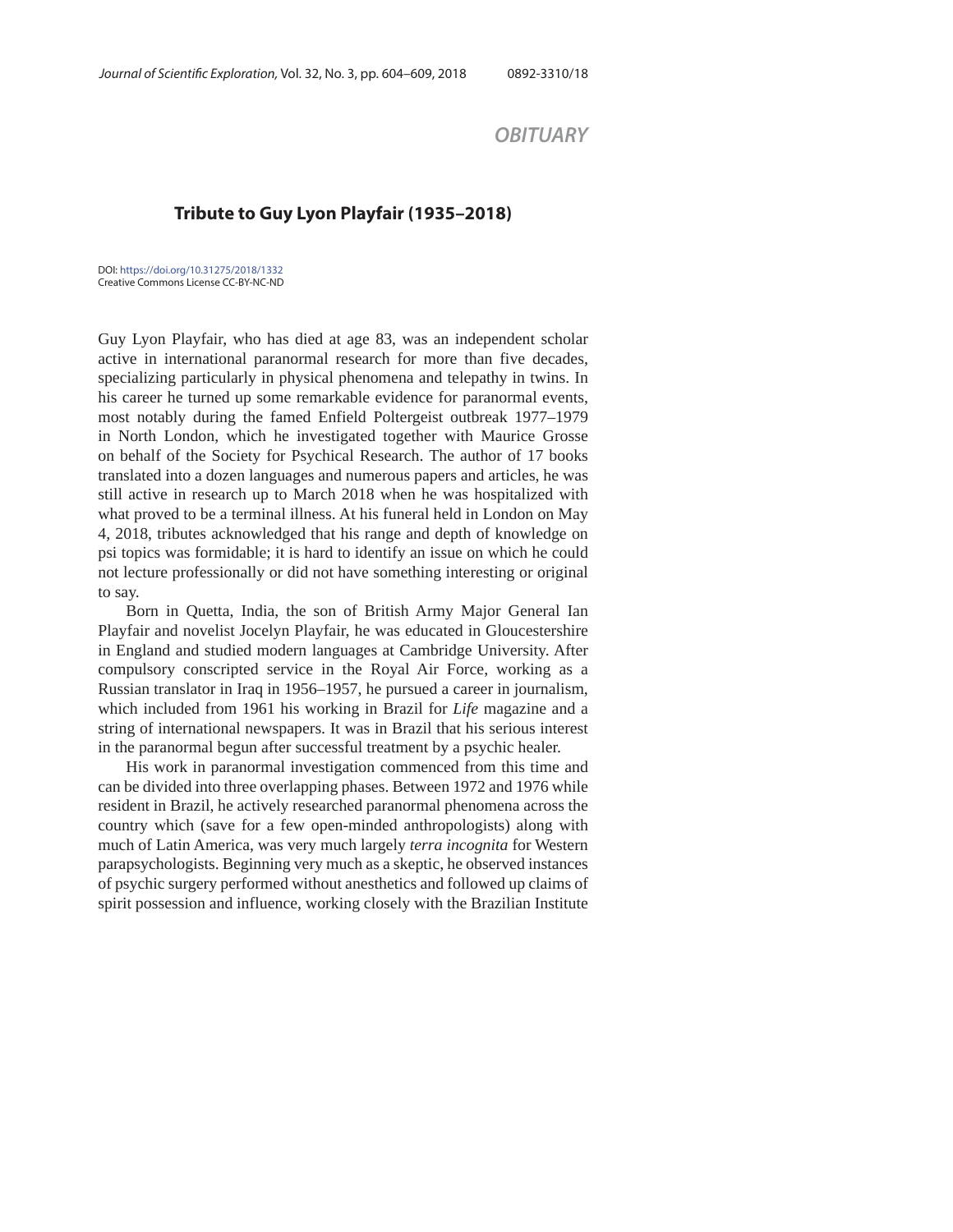for Psychobiophysical Research (IBPP) established by civil engineer Herman Guimaraes Andrade (1913–2003) in 1961.

Residence in country placed him in a perfect position to trace the origins of a Brazilian banknote supposedly teleported to the United States by Uri Geller, a claim made by Andrija Puharich. His initial investigation and verdict was a skeptical one published in *New Scientist* magazine and in full in James Randi's *The Magic of Uri Geller* (1975). But to the consternation of skeptics he came to doubt the cogency of this explanation after extensive experience with physical phenomena with Brazil, leading him to promote the nation as 'the most psychic country on Earth.' Phenomena he researched included voluminous automatic writings by trance mediums, séance levitations and materializations, vicious poltergeist infestations, claims of black magic attacks, and cases of reincarnation.

What he saw personally, and his in-depth re-investigations of cases collected by the IBPP, convinced him of the reality of many extraordinary phenomena which he detailed in his fascinating book *The Flying Cow* (1975) re-issued as *The Hidden Power* (1976). Throughout, his personal accounts of investigations into psychic surgery, spiritism, and poltergeists show a strong awareness of the need to guard against deliberate and unconscious frauds and the logging of any lapses in controls.

But he was left with no doubt about the reality of the physical phenomena, after following up on some 20 Brazilian poltergeist cases, including at a private apartment in Ipiranga where he and his colleague Suzuko Hashizume succeeded separately in capturing unexplained rappings on tape. When subjected to acoustic analysis, his recordings show the anomalous sound signature identified as a hallmark of poltergeist effects by Barrie Colvin (2010). Having joined the Society for Psychical Research in 1973, he argued in his followup book *The Indefinite Boundary* (1976) that many of these effects matched cases recorded by psychical research and parapsychology in the Northern Hemisphere.

The second phase of his research career began with his staggered return to Britain during 1974–1976. Settling in London, close to the offices of the SPR and the College of Psychic Studies, he set off on the international psi trail. Helped immeasurably by his flair for languages (he spoke Russian, Portuguese, Spanish, and French), he traveled to the United States, Western Europe, and Eastern European countries that were then part of the Soviet Bloc, contacting other researchers and testing psychic claimants.

Taking up the opportunity to study Uri Geller first-hand, he reversed his previous skeptical opinion. However, what most convinced him was an incident after completing a series of tests when, on his going into a bathroom, a wet shaving mirror materialized and fell slowly through the air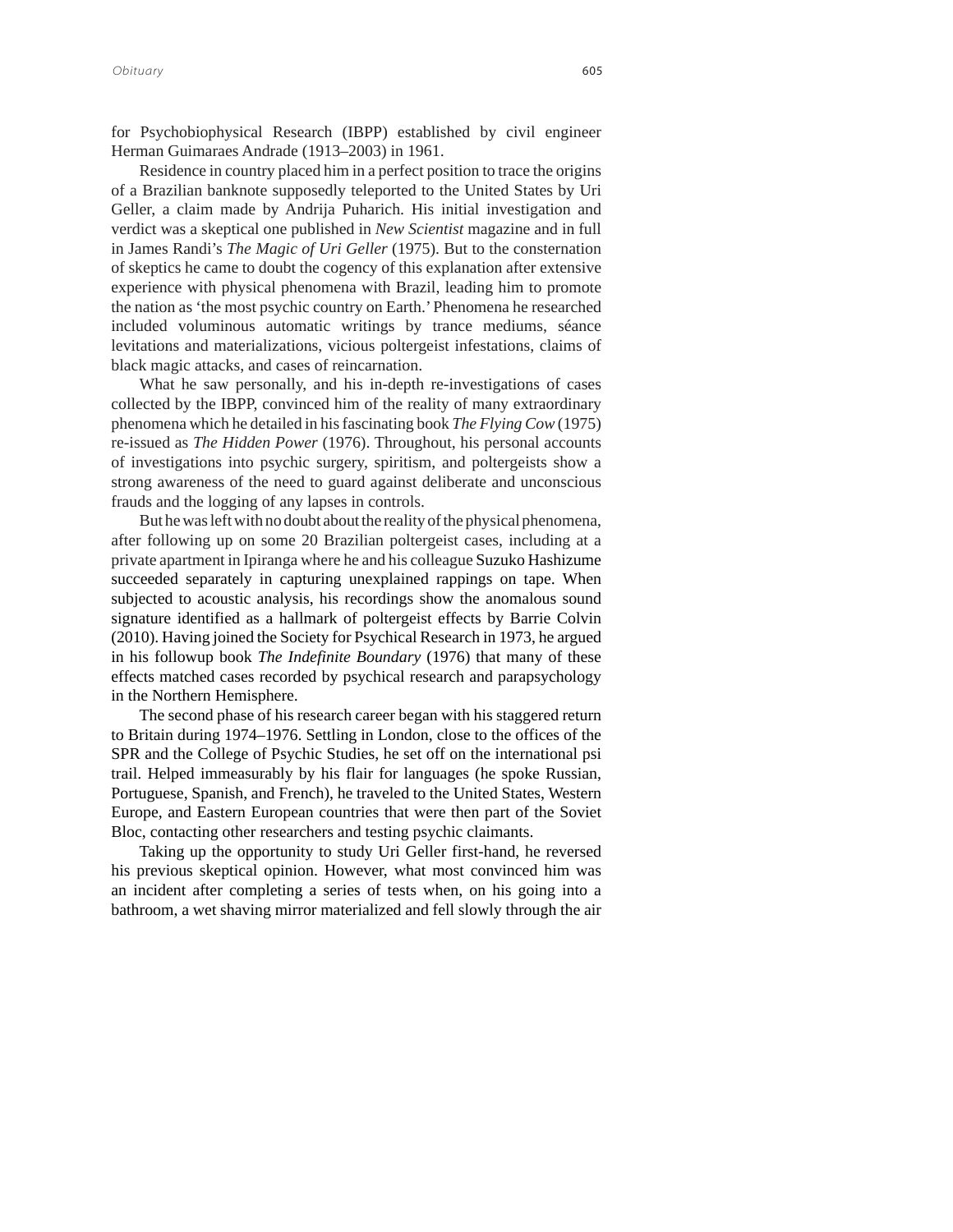before him. He stated: 'I became convinced of something many had learned before me: Inexplicable things do happen in the presence of Uri Geller' (cited in his book *The Geller Effect* (1986) co-written with the psychic).

This reversal of opinion concerning Geller was all the more powerful since he had undertaken detailed studies of both conjuring techniques and hypnotism and from his willingness to collaborate with professional magicians who were actually serious about testing psychic powers; he later co-authored the book *A Question of Memory* (1983) with the internationally renowned magician David Berglas and was a close friend of veteran SPR skeptic and Magic Circle member Dr. Eric Dingwall (1896–1986).

It was Dingwall who backed his investigation into what made him most famous in the field of poltergeist activity. This represented the third phase of his career which can be fixed to September 1977 when he responded to the appeal by Maurice Grosse at an SPR Conference in September 1977 for help monitoring an active poltergeist case at the home of the Hodgson family in Enfield, North London. Although due to take a holiday, Guy immediately decided to attend, fully expecting to discover either trickery or hysteria. What he witnessed swiftly convinced him the case involved genuine PK effects. Canceling his holiday plans indefinitely, he subsequently spent 180 days and nights with the troubled family between September  $5<sup>th</sup>$ 1977 and June 1978, including 25 all-night vigils. More than 140 hours of taperecordings were obtained, resulting in initial transcripts running to more than 500 pages (a substantial number of his original recordings have still to be transcribed). Many details of the case that became known as 'the Enfield Poltergeist' were published three years later in his book *This House is Haunted* (1980), selling 98,000 copies (re-issued in 2012 and 2015).

Particularly controversial was the appearance of a poltergeist voice. Although criticized at the time by John Beloff and others, who had only snapshot opinions of the case formed from limited visits to the property, Playfair had a number of his critics later rescind their opinions and admit that he had been right*.* A special committee assembled by the Society for Psychical Research, the Enfield Poltergeist Investigation Committee (EPIC), re-examined the witnesses and collected its own evidence, later issuing a 194-page report reaching the conclusion that psychokinetic incidents had indeed occurred in the house.

 When later asked if skeptics who criticized the case at a distance had ever attempted to examine the original evidence upon which his book was based, Guy Playfair confirmed that in more 35 years none ever had taken the opportunity to do so. He also drew attention to much positive evidence from the case which still has yet to be published. One factor that hindered acceptance at the time among parapsychologists was his proposal that a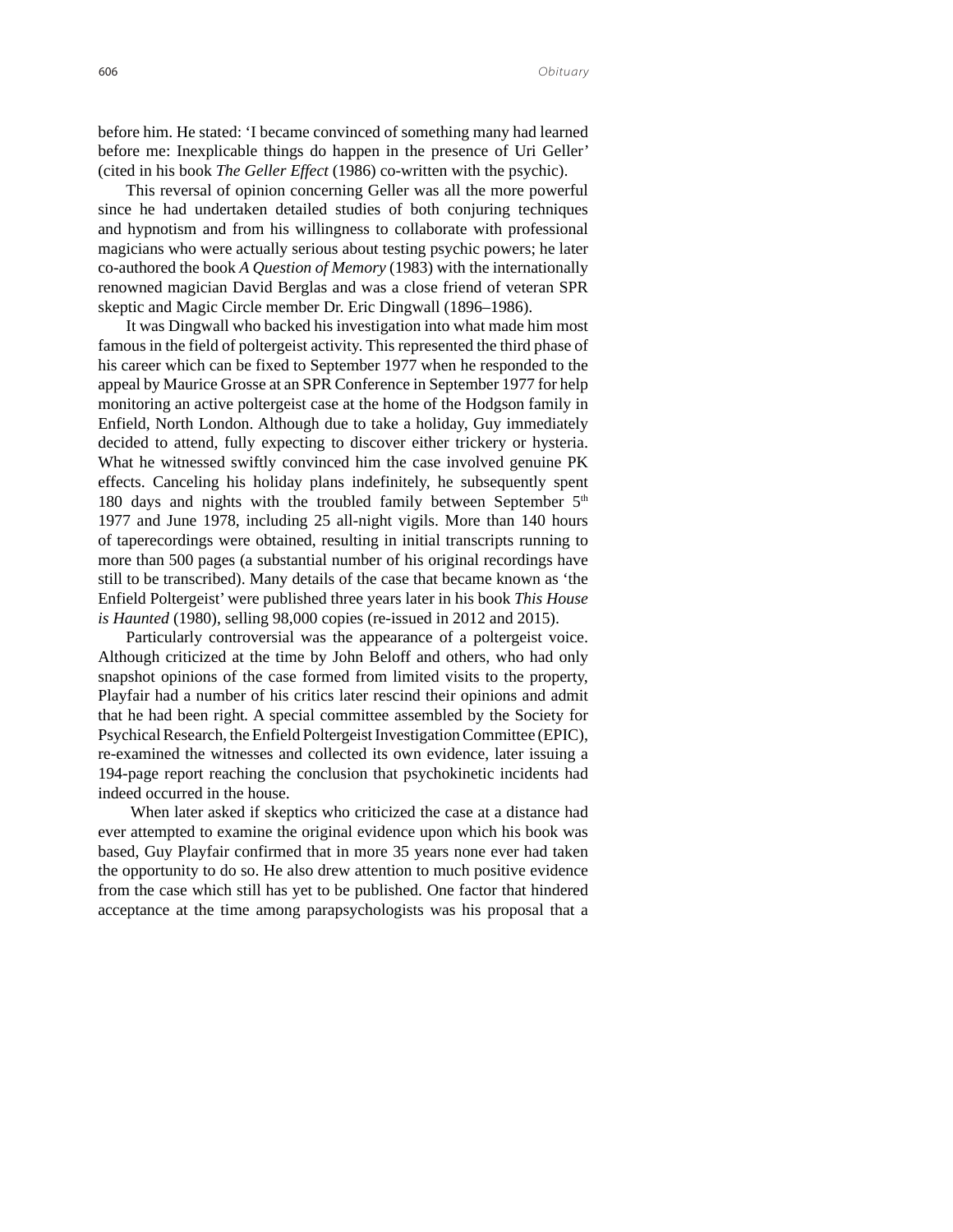

**Guy Lyon Playfair**

Latin American spiritist approach derived from French mystical writer Allan Kardec served as a better theoretical model, and that employing mediums might prove successful in quelling disturbances. In this he was almost a lone voice in the Anglo-Saxon world since most in parapsychology embraced the RSPK (recurrent spontaneous psychokinesis) model (except for a paper by Ian Stevenson in 1972). His ideas influenced a number of popular treatments of the topic such as Colin Wilson's *Poltergeist!* (1981)*.*  As Playfair stated in *This House Is Haunted,* the mere 'mention of spirits invariably polarises people into either fanatical believers or total sceptics.' Ultimately, he felt neither spirits nor PK provided a satisfactory explanation for poltergeist outbreaks. The Enfield case remains the best-documented poltergeist disturbance on record, and, to this writer, assessing the evidence from a legal perspective, the totality of evidence for paranormal effects reaches the standard of beyond reasonable doubt.

 In 1983 Guy Playfair was one of a dozen parapsychologists and psychical researchers who offered evidence to the Italian court trying nanny Carole Compton on accusations of arson endangering life (see *Superstition:The True Story of the Nanny They Called A Witch* (1990) by Carole Compton and Gerald Cole).

As well as investigating other cases of poltergeists and hauntings, both independently and for the SPR, he undertook studies in survival research and mediumship and joined the experiments in inducing PK effects in séance conditions developed by Kenneth Batcheldor in the period 1985–1993. A later interest was telepathy and shared sentience between twins, and he went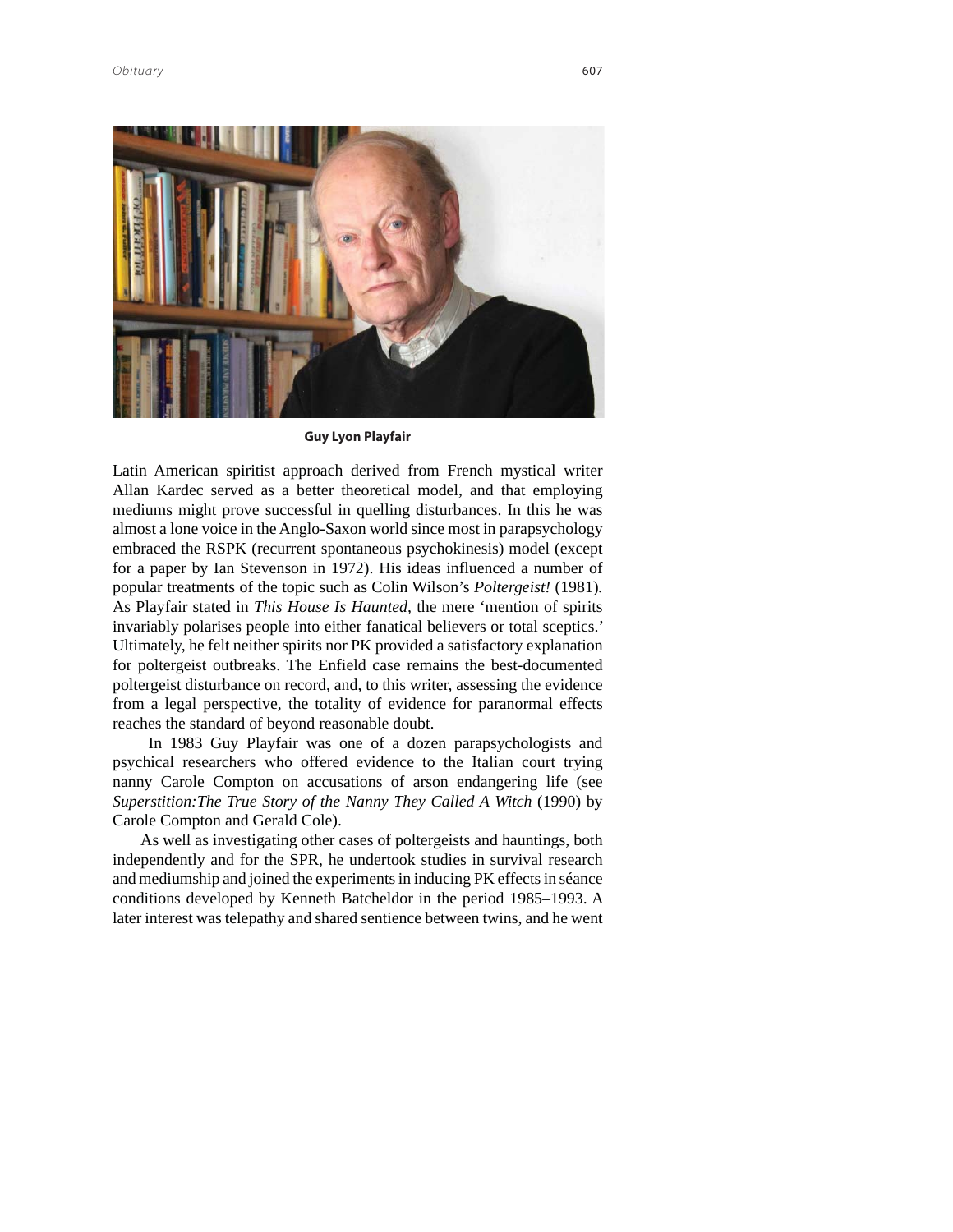on to publish the book *Telepathy: Twin Connection* in 1999; identifying the biological connections between twins as particularly conducive to psi. He also wrote on meaningful coincidences, xenoglossy, and reincarnation, and despite declining health in his last decade turned to translating a large number of original texts on psi topics from Spanish and Portuguese sources and publishing studies of Brazilian mediumship (for example *Chico Xavier: Medium of the Century,* 2010).

That his work did not gain wider recognition can be ascribed partly to structural problems within psychical research; too many academic researchers are reluctant to engage in fieldwork, leaving the responsibility largely to amateurs with divergent approaches. Guy Playfair successfully spanned the chasm between the two camps, belatedly acknowledged with his appointment as a vice-president of the SPR. He did not hesitate to answer critics on their own level, eventually leading him to resign from penning the column 'Mediawatch' which appeared in the SPR's *Paranormal Review* where he assessed mentions of psi in the press and broadcast media; some of his critiques and lampoons were considered excessive. Secondly, in speaking to both the media and lay audiences, he was prepared to robustly criticize and openly express opinions which others often declined to do, at least in public; his independence meant he did was not restrained by academic pressures. Thirdly, and more controversially, in an opinion shared with Maurice Grosse, he stated that many academic critics of field investigation were actually shy of addressing positive evidence for psi and that such reluctance might have a psychological basis (see Grosse & Playfair 1988). A similar view was expressed by British psychical researcher G. N. M. Tyrell (1952).

It is a challenge that remains, along with a large archive he accumulated, which will, in due course, be made available for those interested.

Away from psychic topics, Guy Playfair had a serious interest in music and played the harpsichord and the trombone and enjoyed real ale and beerbrewing.

With regard to his own demise, during his last illness which became apparent in March 2018, Guy seemed quite relaxed, almost nonchalant. "I've put it to the back of my mind," he told me, sitting on his hospital bed after having learned it was a terminal condition, adding "There's a positive side to everything." Clearly, he had no doubts as to survival in some form, and he seemed certain it would prove yet another fascinating experience.

> **—ALAN MURDIE** camghost@hotmail.com